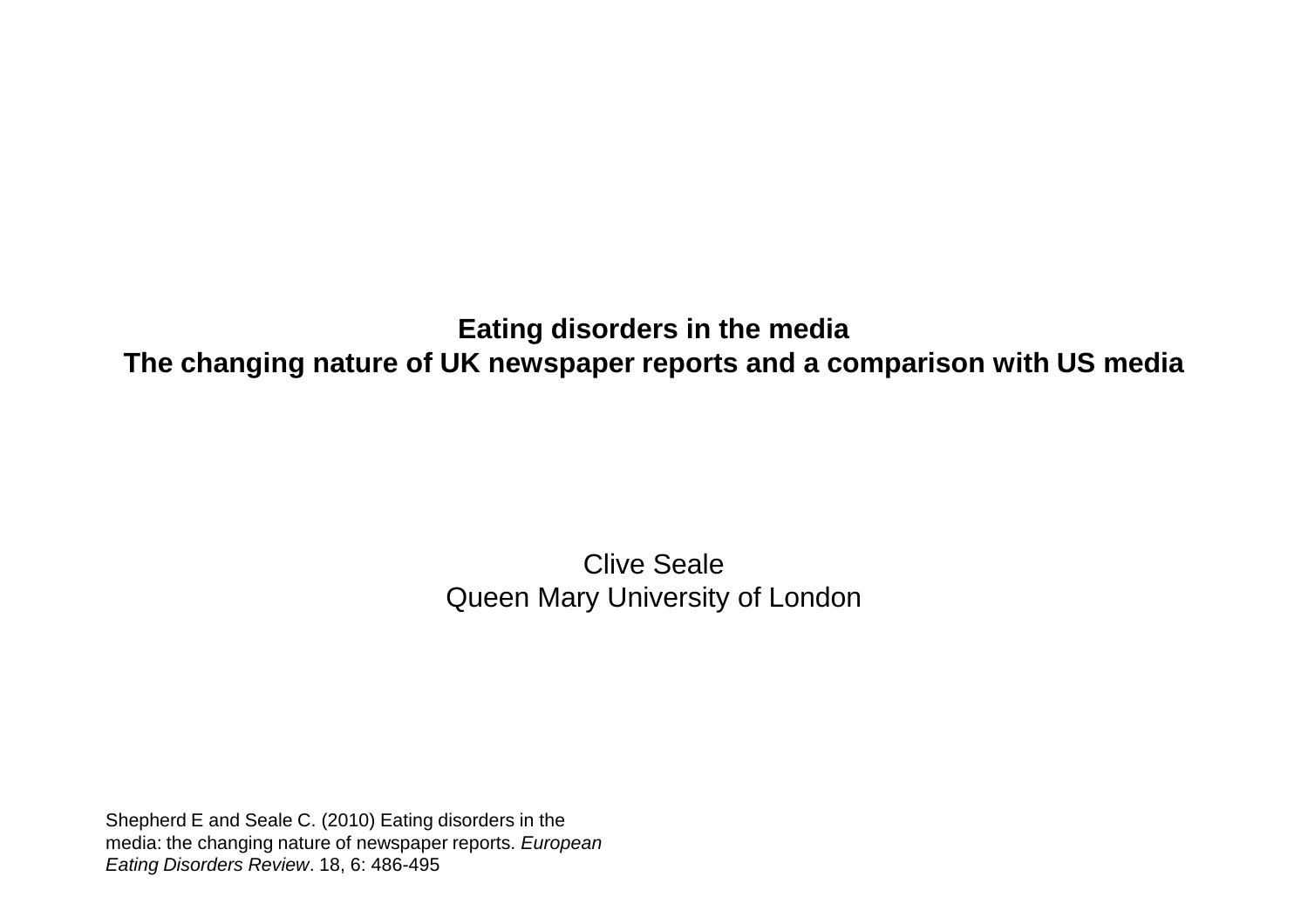- 1. Comparison with US media.
- 2. Changes in UK media over a 17-year period
- 3. Differences between newspapers targeted at different social groups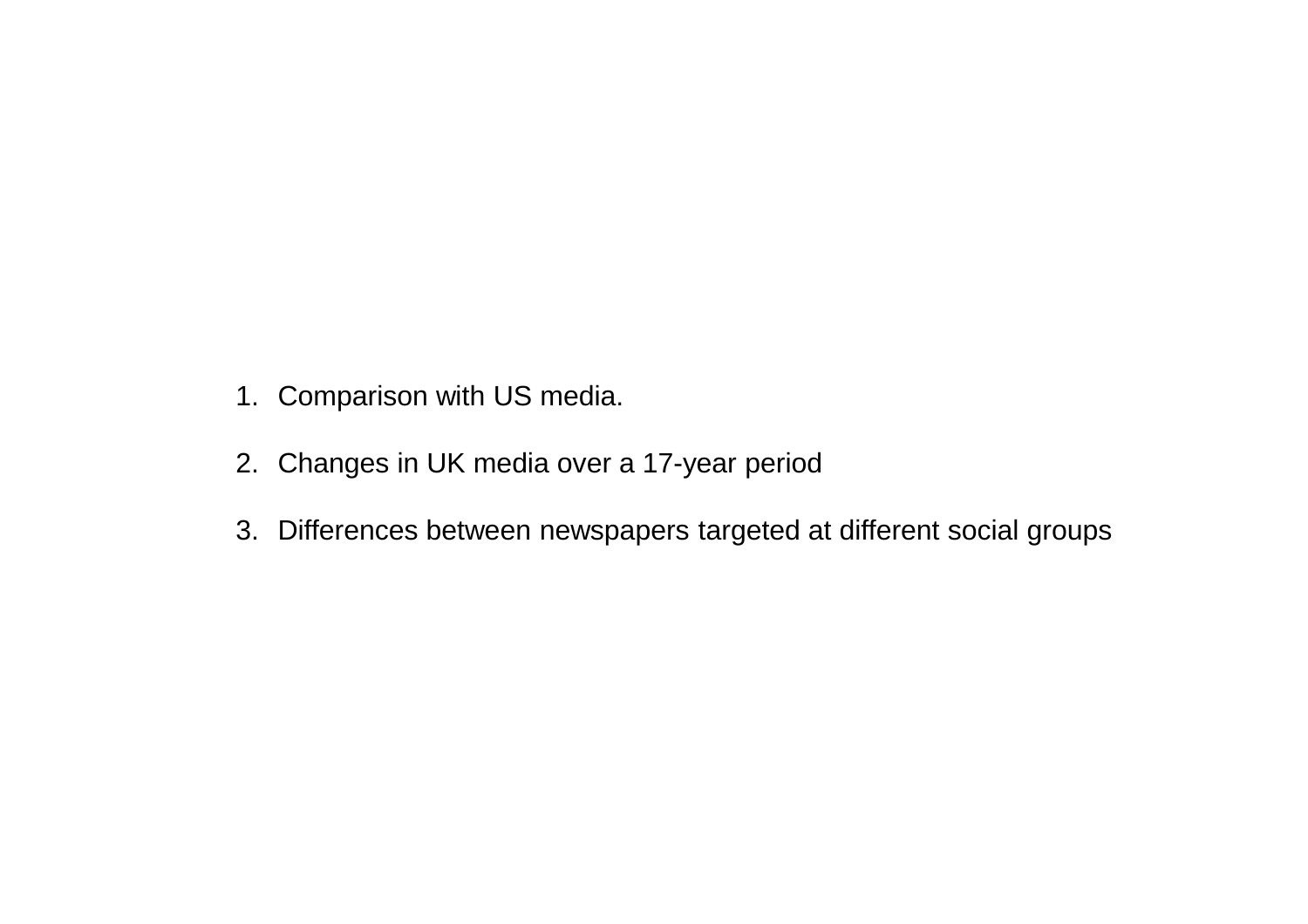### **Causes of EDs**

•inner psychological factors (low self-esteem, high expectations of self and a stress response) •social factors (cultural 'norms' of thinness as an ideal, media, advertising) •family factors (abuse, neglect and pressure from parents to achieve) •other environmental influence, such as peer group norms •genetic and biological factors

## **Correlates of EDs**

•other psychological manifestations such as anxiety, obsessive compulsive disorder and depression

## **Medical complications of EDs**

•amenorrhoea, heart problems, osteoporosis and psychological dysfunction

# **Treatments for EDs**

•medical therapy (antidepressants), •psychological interventions •specialist inpatient care

# **Public perceptions of EDs**

•stigmatising perceptions: ED as a moral failing •severity underestimated; prospects of recovery overestimated •EDs a disease of younger white women

# **Experiences of EDs**

•associated with high levels of shame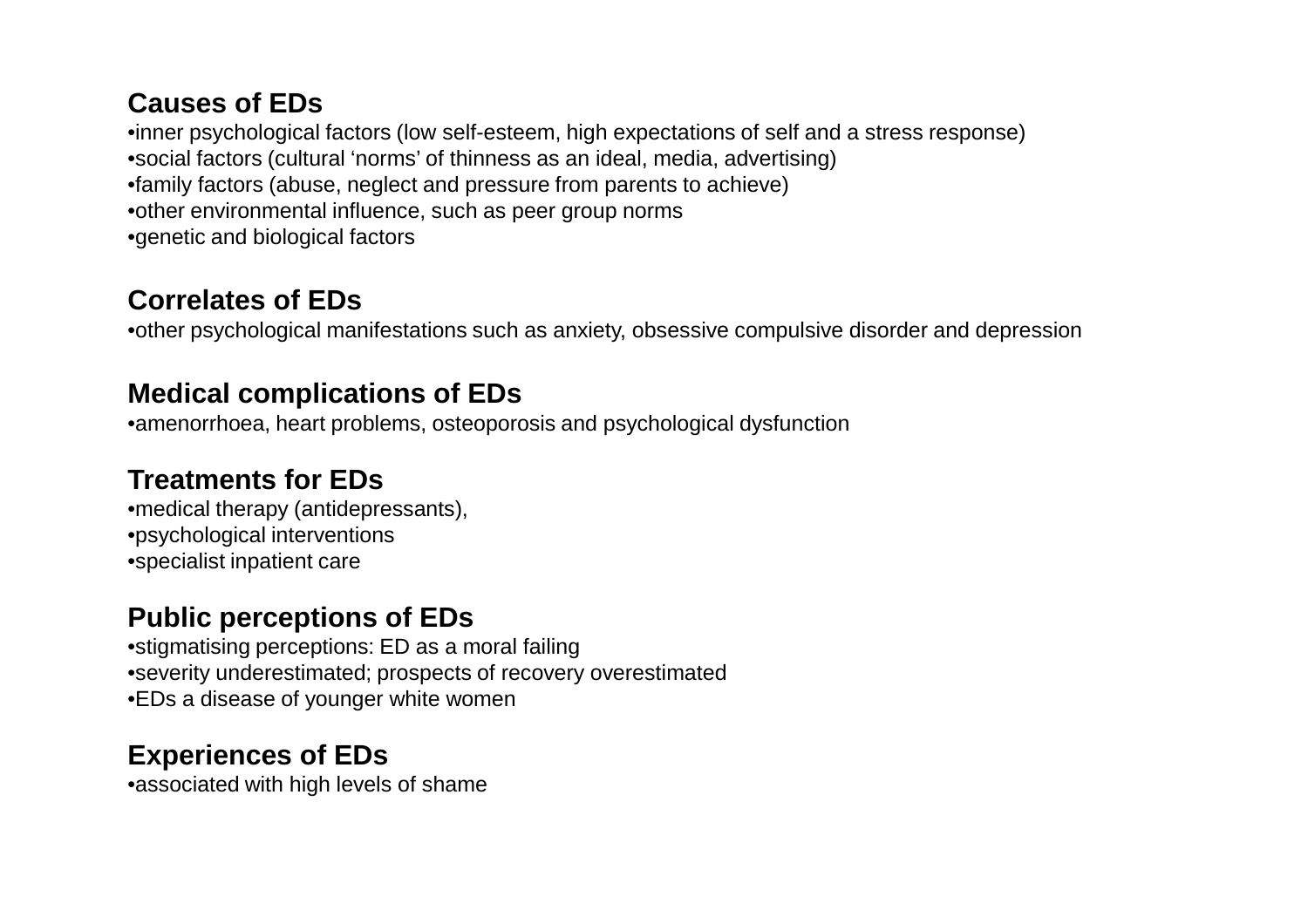# **Studies of media representations**

**Mondini, Favaro and Santonataso (1996):** Italian newspapers and magazines •EDs caused by socio-cultural factors and family dynamics •medical complications rarely reported •psychological treatments stressed

**O'Hara and Clegg-Smith (2007): US newspaper articles 2004-5** •EDs caused by family dynamics and parental influence in particular •EDs a disease of younger white women and celebrities •medical complications rarely mentioned •recovery the result of willpower or chance events •recovery rates unrealistically high •titillating / voyeuristic •more clinical information is needed in newspapers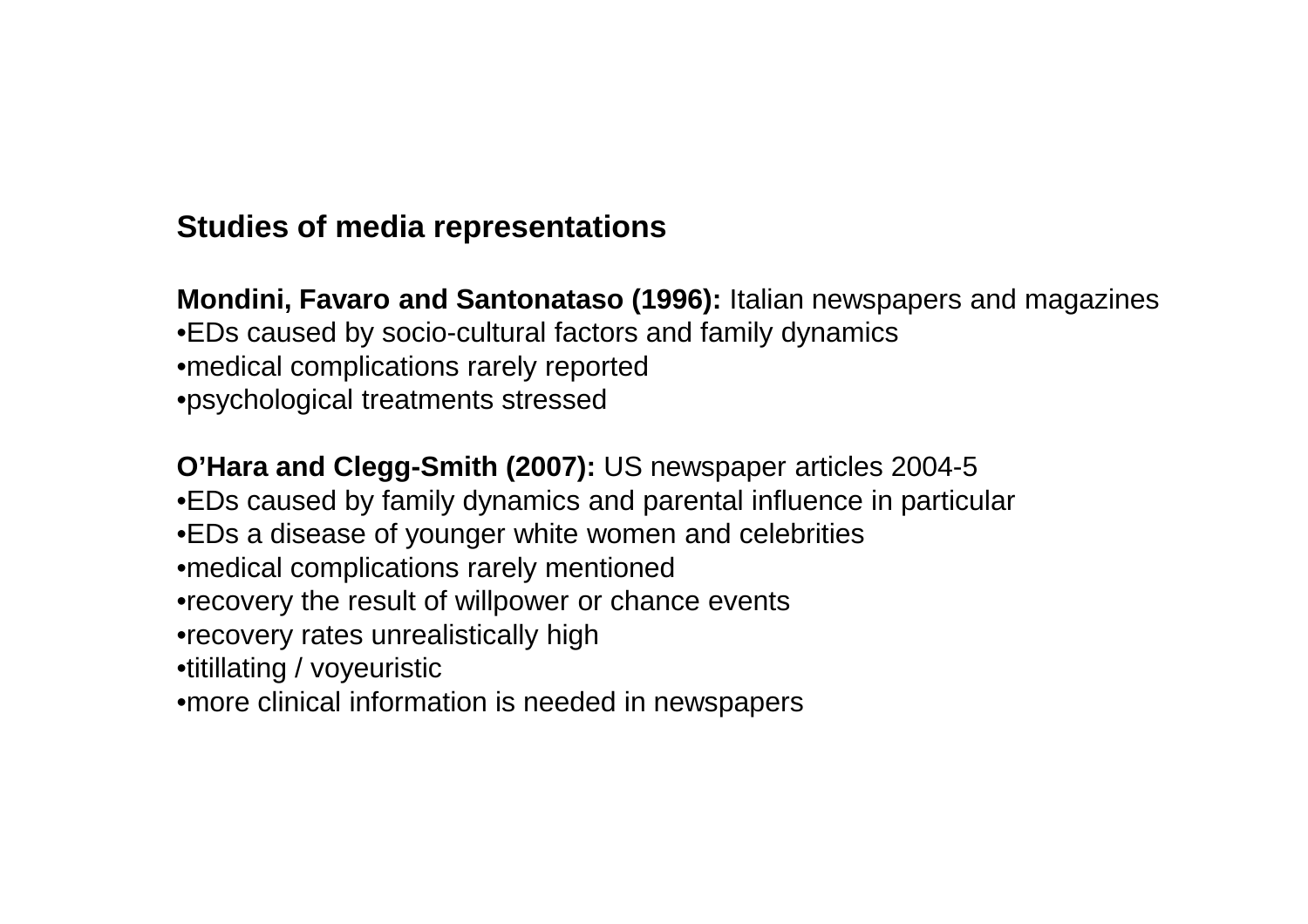### **Investigation 1: comparison with US newspapers**

205 newspaper articles; October 13 2004 to October 13 2005

'anore!' OR 'bulim!' OR 'eating disorder'

Times, Telegraph, Independent, Guardian (all 'serious') Sun and Mirror (popular) Daily Mail,

73 full personal profiles; 68 brief mentions of someone with an ED

Coding scheme: kappa = 0.779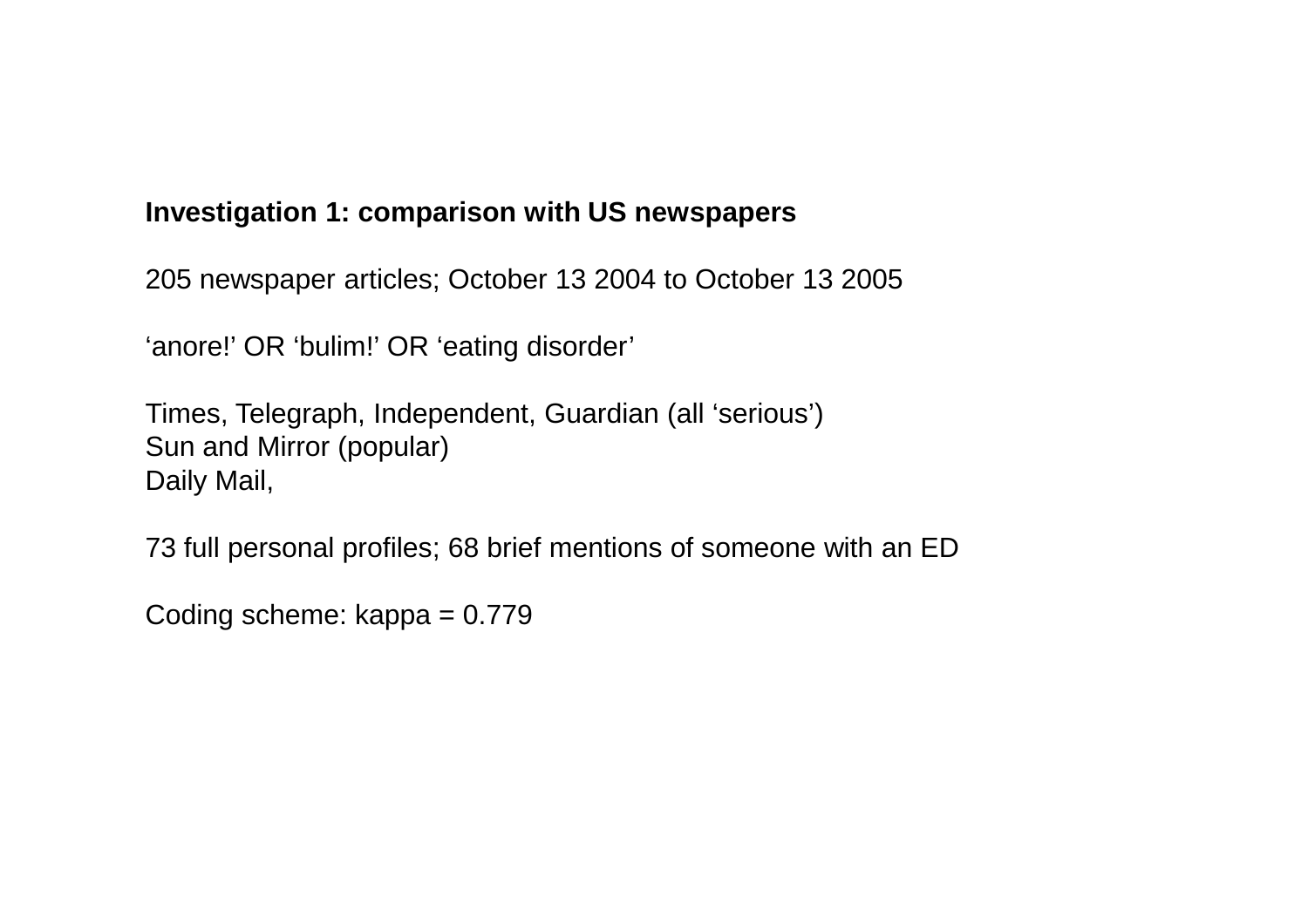|                               | U.S.[1]        | U.K. Full                | U.K. Brief               | A11 U.K.                  | P value <sup>a</sup>     |
|-------------------------------|----------------|--------------------------|--------------------------|---------------------------|--------------------------|
|                               |                | Profiles                 | Profiles                 | Profiles                  |                          |
| Female                        | 95/100 (95%)   | 66/72 (92%)              | 60/69 (87%)              | 126/141 89%)              | $P = 0.118$              |
| Age at onset                  |                |                          |                          |                           |                          |
| Pre-teen, teen or             |                |                          |                          |                           |                          |
| college student               | 57/100 (57%)   | 46/66 (70%)              | 27/63 (43%)              | 73/129 (57%)              |                          |
| Young adult (20s)             | 25/100 (25%)   | 14/66 (21%)              | 24/63 (38%)              | 38/129 (29%)              |                          |
| Over 30                       | 18/100 (18%)   | 3/66 (5%)                | 8/63 (13%)               | 11/129 (9%)               | $p = 0.1225$             |
|                               |                |                          |                          |                           |                          |
| White                         | 48/51 (94%)    | 41/42 (98%)              | 53/58 (91%)              | 94/100 (94%)              | $P = 0.642$              |
|                               |                |                          |                          |                           |                          |
| Celebrity                     | $\overline{a}$ | 31/72 (43%)              | 50/69 (75%)              | 81/141 (58%)              | $\overline{a}$           |
|                               |                |                          |                          |                           |                          |
| Aetiology                     |                |                          |                          |                           |                          |
| Mentioned at all <sup>b</sup> | 33/100 (33%)   | 34/72 (47%)              | 20/69 (29%)              | 54/141 (38%)              | $p = 0.399b$             |
| Family dynamics               | 16/100 (16%)   | 17/72 (24%)              | 12/69 (17%)              | 29/141 (21%)              | $p = 0.37$               |
| Psychological                 |                | 27/72 (38%)              | 16/69 (23%)              | 43/141 (30%)              |                          |
| Genetic/biological            | 0/100 (0%)     | 2/72 (3%)                | 6/69 (9%)                | 8/141 (6%)                | $p = 0.013$ <sup>c</sup> |
| Other                         |                | 36/72 (50%)              | 8/69 (12%)               | 44/141 (31%)              | $\overline{a}$           |
| Clinical                      |                |                          |                          |                           |                          |
| complications                 | 11/100 (11%)   | 47/72 (65%)              | 21/69 (30%)              | 68/141 (48%)              | p < 0.0001               |
| Physical                      |                | 39/72 (54%)              | 15/69 (22%)              | 54/141 (38%)              | $\overline{a}$           |
| Psychological                 |                | 27/72 (38%)              | 6/69 (9%)                | 33/141 (23%)              |                          |
|                               |                |                          |                          |                           |                          |
| Treatment                     |                |                          |                          |                           |                          |
| mentioned at all              | 21/100 (21%)   | 40/72 (56%)              | 22/69 (32%)              | 62/141 (44%)              | $p=0.0002$               |
| Medical                       |                | 11/72 (15%)              | 11/69 (16%)              | 22/141 (16%)              |                          |
| Psychological                 |                | 22/72 (31%)              | 11/69 (16%)              | 3/141 (23%)               | $\overline{a}$           |
| Medical or                    |                |                          |                          |                           |                          |
| psychological                 | 8/100 (8%)     | 24/72 (33%)              | 12/69 (18%)              | 36/141 (26%)              | $p=0.0005$               |
| Hospitalisation               | 0/100 (0%)     | 24/72 (33%)              | 10/69 (14%)              | 34/141 (24%)              | p<0.0001°                |
|                               |                |                          |                          |                           |                          |
| Had recovered                 | 78/100 (78%)   | 20/72 <sup>d</sup> (28%) | 26/69 <sup>d</sup> (38%) | 46/141 <sup>d</sup> (33%) | p < 0.0001               |
|                               |                |                          |                          |                           |                          |
| Ν                             | 100            | 72                       | 69                       | 141                       |                          |

#### Table 1. Comparison between U.S. and U.K. national newspapers: personal profiles of people with EDs.

 $a$  - For comparison of U.S. and all UK profiles, based on  $\chi^2$  test.

b - Comparison of only family dynamics and genetic/biological aetiology.

 $c - Based on Fisher's exact test.$ 

d - UK figures exclude Princess Diana because her recovery status at the time of her death is unclear.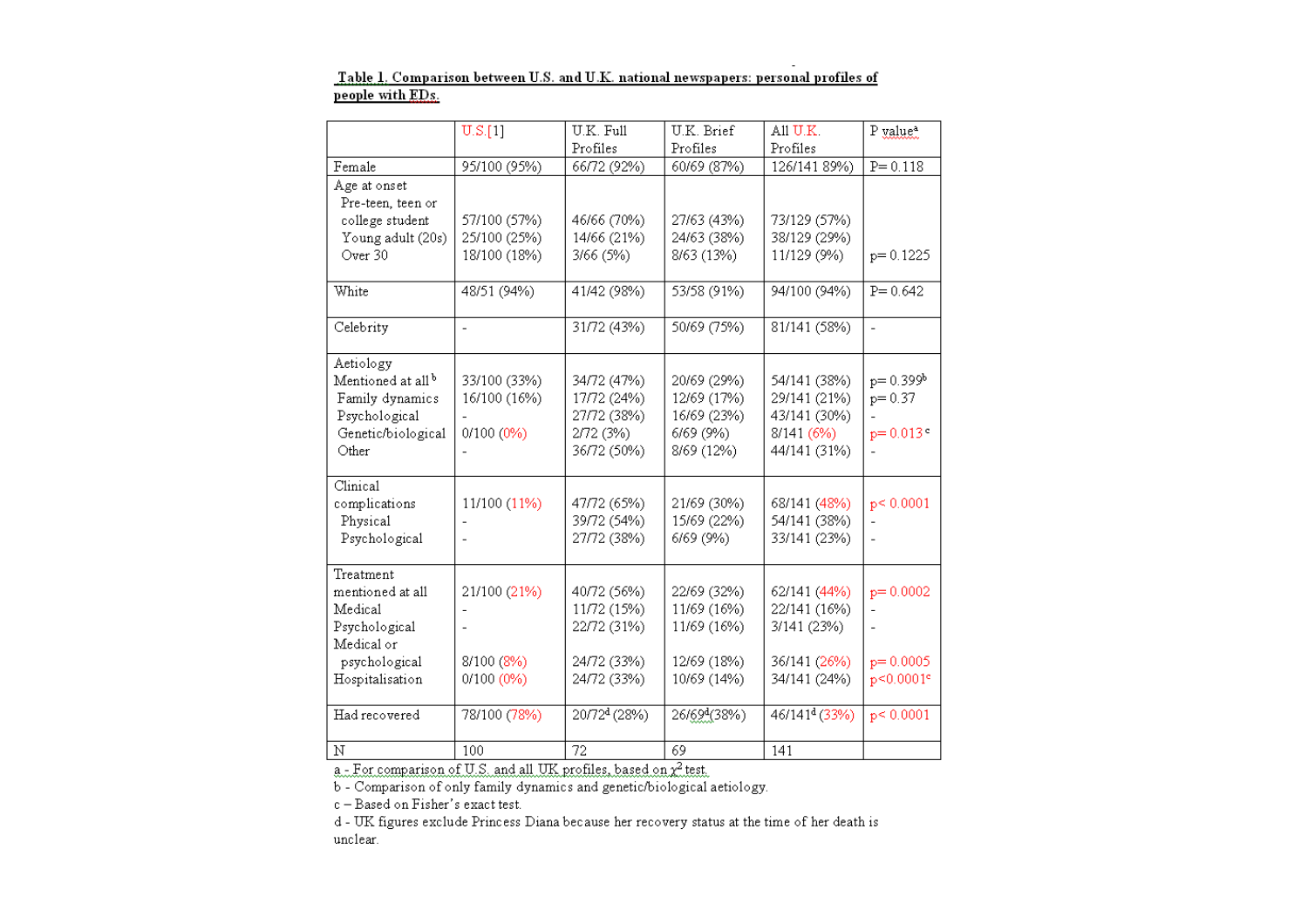## **Examples of UK newspaper discussion of eating disorders in 2004-2005**

### **a) Celebrity stories:**

"Prolonged starvation can lead to infertility and osteoporosis. In some cases, people with the disease die from the effects. Singers Karen Carpenter - the first 'celebrity' anorexic - and Lena Zavaroni both fought long battles with anorexia and died young; Karen aged 32 and Lena aged 35." Daily Mail, September 2005.

### **b) Genetic and biological factors:**

"People with anorexia and bulimia share core traits that are genetically based, claim studies in the online edition of The American Journal of Medical Genetics Part B". Times, September 2005.

### **c) Complications and treatment:**

"With that kind of weight loss they have bone marrow and hormone suppression. Due to their starvation, their metabolism shuts down (and) they can just drop dead from a heart attack." Mirror, May 2005.

"Experts hope the new results will help to accelerate the search for potential treatments. Traditionally they have centred on psychotherapy, nutrition and, in some cases, medication such as antidepressants." Daily Mail, September 2005.

### **d) Recovery**

"Around four in ten patients fully recover, and many more live with the disease in a less acute form. The more we know about this disease, the more likely it is that we will one day find a cure." Daily Mail, September 2005.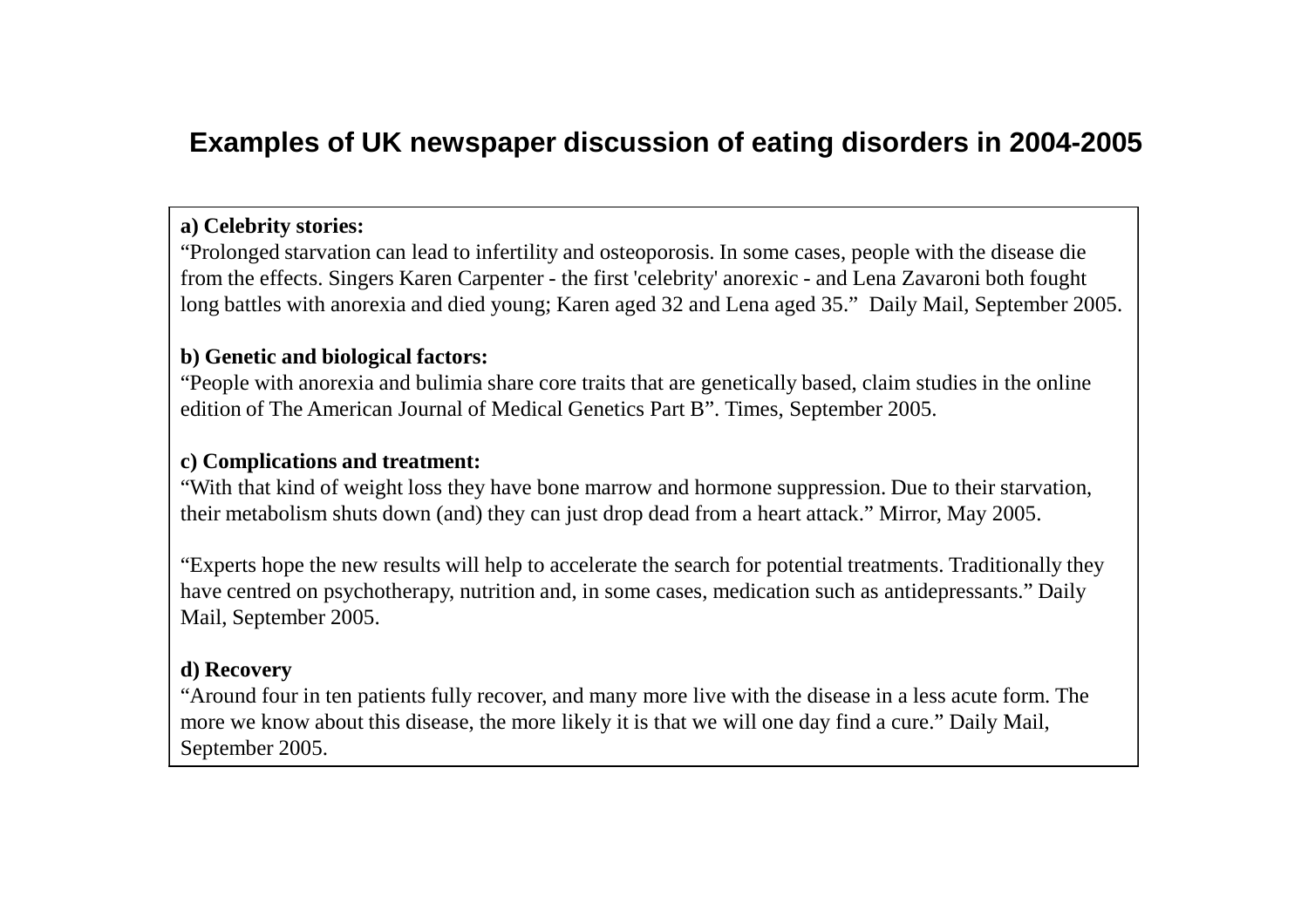### **Investigation 2: time trends**

2355 articles 1992-2008

'anore!' OR 'bulim!' OR 'eating disorder'

Times, Independent, Guardian (all 'serious') Daily Mail Sun, Mirror, Telegraph exlcuded because not uploaded by 1992)

Four time periods compared: 1992–1996, 1997– 2000, 2001–2004 and 2005–2008.

Wordsmith Tools: keyword analysis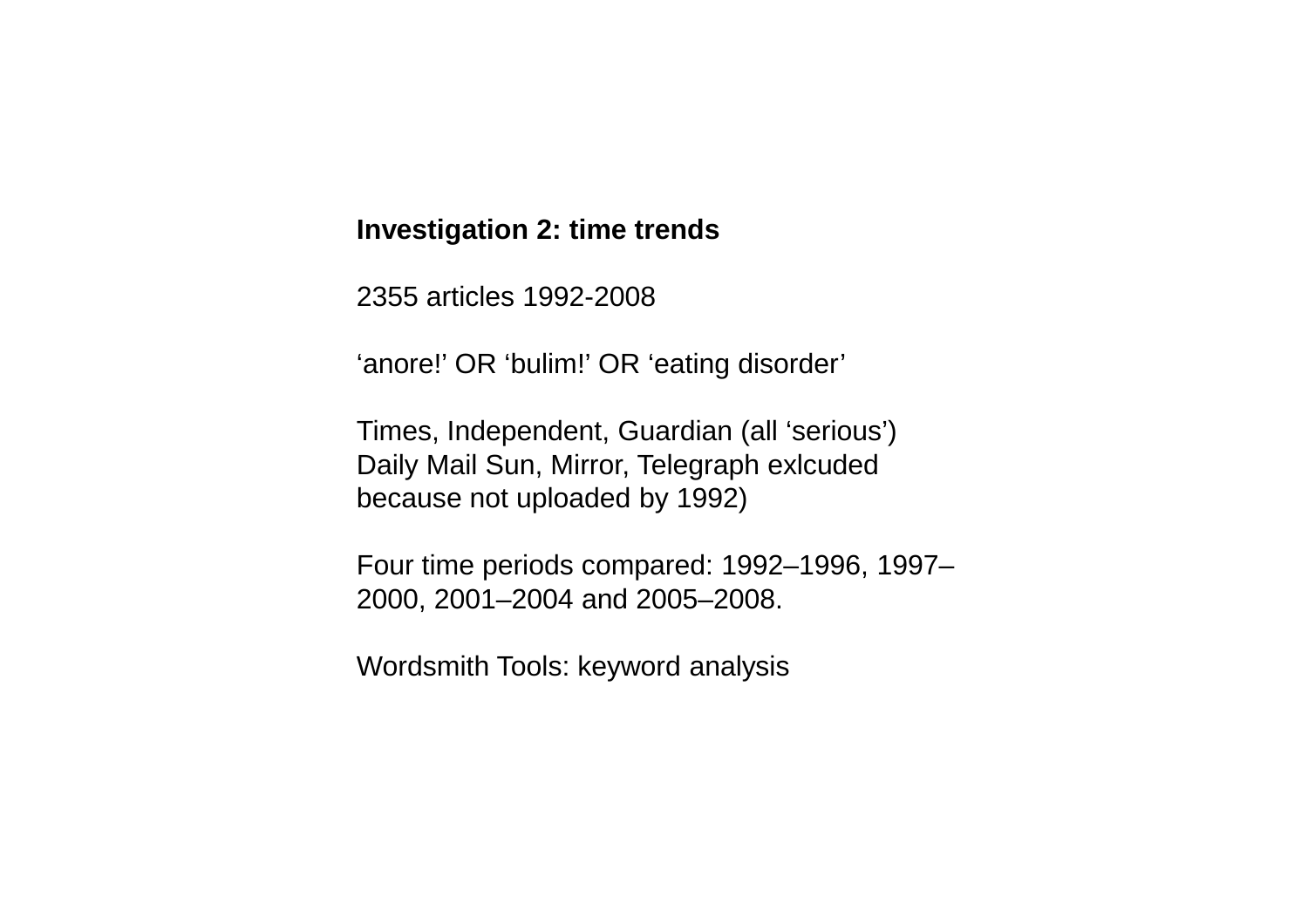#### Table 2 Keyword comparison over time of UK newspapers<sup>t</sup>

| $92 - 96$                                                                                                                                                                                                                            | $97 - 00$                                                                                                                                                                              | $01 - 04$                                                                                                                                                                                                    | $05 - 08$                                                                                                                                                                                                                                                                                         |
|--------------------------------------------------------------------------------------------------------------------------------------------------------------------------------------------------------------------------------------|----------------------------------------------------------------------------------------------------------------------------------------------------------------------------------------|--------------------------------------------------------------------------------------------------------------------------------------------------------------------------------------------------------------|---------------------------------------------------------------------------------------------------------------------------------------------------------------------------------------------------------------------------------------------------------------------------------------------------|
| 1. Fashion                                                                                                                                                                                                                           |                                                                                                                                                                                        |                                                                                                                                                                                                              |                                                                                                                                                                                                                                                                                                   |
| None                                                                                                                                                                                                                                 | Model/s; fashion                                                                                                                                                                       | None                                                                                                                                                                                                         | Model/s; fashion week/industry/council;<br>British Fashion Council (BFC); (size) zero;<br>Madrid; Milan; Spanish; catwalk; designers;<br>Donatella (Versace); Reston/Ramos (models)                                                                                                               |
| 2. Medical terminology                                                                                                                                                                                                               |                                                                                                                                                                                        |                                                                                                                                                                                                              |                                                                                                                                                                                                                                                                                                   |
| Slimming (disease/pact); bulimia                                                                                                                                                                                                     | Eating (disorders); operation                                                                                                                                                          | Eating disorder; ED; health/y;<br>CR (calorie restrictor); diabetes;<br>levels -- hormone/blood sugar;<br>bone; study                                                                                        | Eating disorder; body mass index (BMI);<br>health/y, CBT; experts; orthorexia;<br>pregnancy, diabetes; risk                                                                                                                                                                                       |
| 3. Internet                                                                                                                                                                                                                          |                                                                                                                                                                                        |                                                                                                                                                                                                              |                                                                                                                                                                                                                                                                                                   |
|                                                                                                                                                                                                                                      | <b>WWW</b>                                                                                                                                                                             | www; org; com; websites;<br>pro (ana); internet                                                                                                                                                              | www; org; com; websites; pro ana;<br>online; internet; (miss) bimbo                                                                                                                                                                                                                               |
| 4. Official concern and regulation <sup>1</sup>                                                                                                                                                                                      |                                                                                                                                                                                        |                                                                                                                                                                                                              |                                                                                                                                                                                                                                                                                                   |
| Conference; (Mrs)Penney                                                                                                                                                                                                              | Summit; BMA; (Tessa) Jowell;<br>(Peggy) Claude-Pierre                                                                                                                                  | None                                                                                                                                                                                                         | Ban/ned; (model health) inquiry;<br>chief (executive); (Lady) Kingsmill;<br>Jowell; Eating Disorder Association                                                                                                                                                                                   |
| 5. Celebrity sufferers                                                                                                                                                                                                               |                                                                                                                                                                                        |                                                                                                                                                                                                              |                                                                                                                                                                                                                                                                                                   |
| Diana; Karen Carpenter;<br>Audrey Hepburn; Britt Ekland;<br>Elton John; Isabella (Hervey)                                                                                                                                            | Lena Zavaroni; Spice (Girls); Posh;<br>(Victoria) Beckham; Geri (Halliwell);<br>Tracy (Shaw); Monica (Seles);<br>Calista Flockhart; Ally (McBeal);<br>Sophie (Dahl); Sophie (Anderton) | Geri Halliwell; Spice (Girls); Sandra<br>(Dee); Celine (Dion); Maxine Carr;<br>(Victoria) Beckham; Tracy (Shaw);<br>Tara (Palmer-Tomkinson); (Daniela)<br>Hantuchova; Rory (Bremner); Lara<br>(Flynne-Boyle) | (John) Prescott; (Victoria) Beckham;<br>Geri (Halliwell); Posh Spice; Spice Girls;<br>Keira Knightley; Nicole Richie; Gail (Porter);<br>(Jo) Brand; Allegra (Versace); Maxine<br>(Carr); Edie Sedgwick; Debs (Deborah<br>Barham); Billie (Piper); Sandra (Dee);<br>Cheeky (Girls); (Teri) Hatcher |
| 6. Royal words                                                                                                                                                                                                                       |                                                                                                                                                                                        |                                                                                                                                                                                                              |                                                                                                                                                                                                                                                                                                   |
| $92 - 96$<br>Princess Diana; Prince Charles;<br>William; MB (Martin Bashir); HRH; Queen;<br>monarchy; royal; palace; Wales; Windsor;<br>Countess; Earl Spencer, Camilla Bowles;<br>Johnnie Raine; (Andrew) Morton;<br>(Susie) Orbach | $97 - 00$<br>Chantal Collopy; Gauntlett;<br>(Lawyer); Cape (Town) <sup>§</sup>                                                                                                         | $01 - 04$<br>(Paul) Burrell                                                                                                                                                                                  | $05 - 08$<br><b>NONE</b>                                                                                                                                                                                                                                                                          |

<sup>1</sup> Times, Independent, Guardian and Daily Mail. <sup>†</sup> Mrs Penney was president of the Girls' School Association; Tessa Jowell was the Minister for Women, Peggy Claude-Pierre founded the Montreux Clinic in<br>Canada; Lady Kings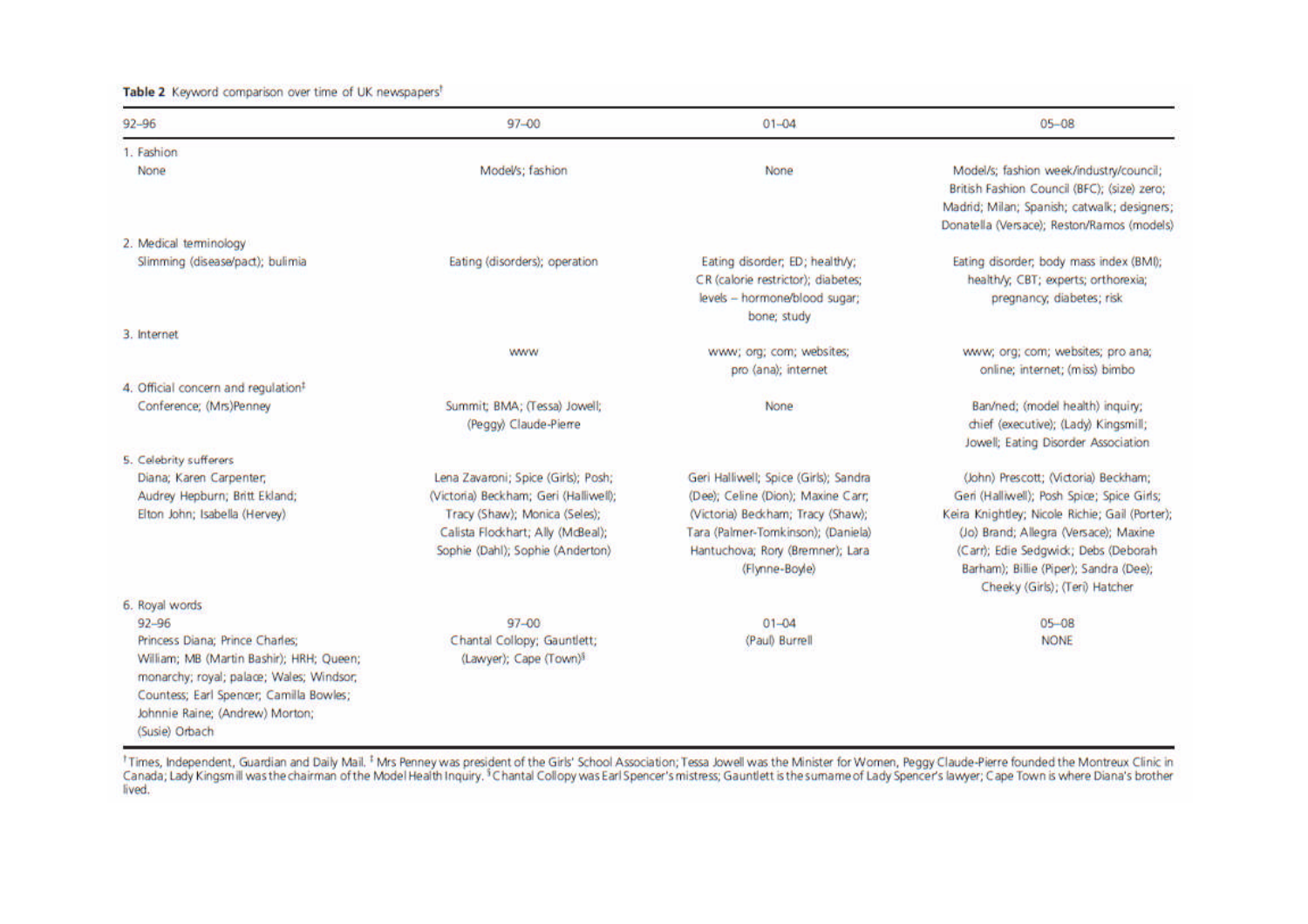### Three themes that have changed over time in U.K. newspaper reporting of EDs

### **a) Royal reporting**

"The Princess of Wales is to visit a conference on life-threatening eating disorders. It will be the first time that Diana, who is widely believed to have suffered from the bingeing disorder bulimia nervosa, has publicly shown her concern about the problem." Daily Mail, January 1993.

#### **b) The internet**

"The mental health charity Sane is currently conducting research into pro-anorexia websites and preliminary findings show that almost three-quarters of those visiting them had experienced suicidal thoughts or feelings, while almost half said they self-harmed." Guardian, July 2006.

#### **c) The fashion industry, official concern and regulation**

"Of course, we have all been here before. In June 2000, I co-chaired a Body Summit with Tessa Jowell, then minister for women, at which we asked representatives from the fashion industry if they would not at least be sensible and introduce a BMI cutoff point." Daily Mail, February 2007.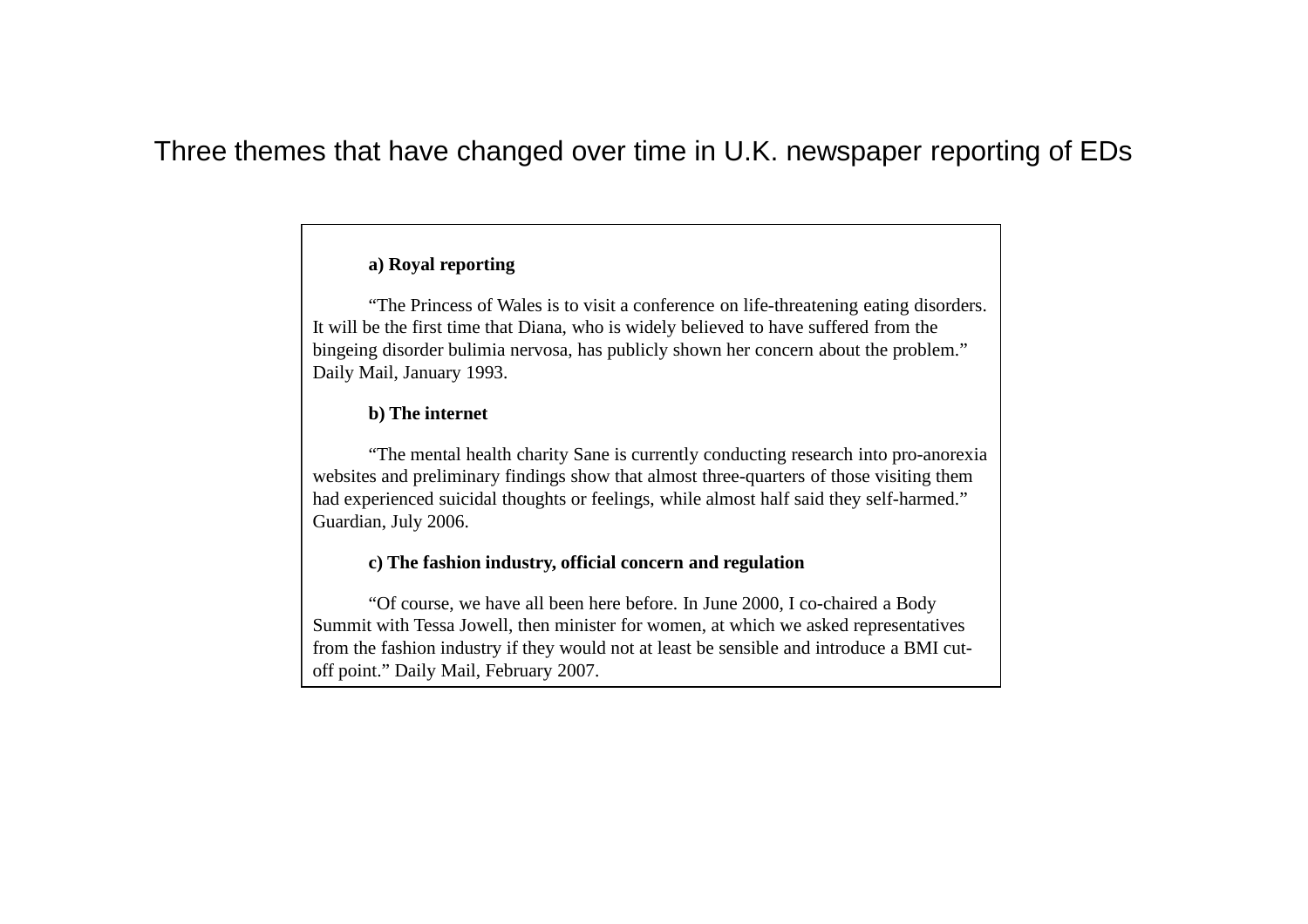### **Medical terminology in U.K. newspaper reports of EDs**

#### **a) CBT**

"One approach she has tried over the past few years, and continues to be treated with regularly, is cognitive behavioural therapy (CBT), a "talking" therapy which was largely ignored until 10 years ago but which, as well as being used as treatment for bulimics, is suddenly being touted as the best "evidence-based" (i.e. rigorously scientifically tested) cure for just about everything, from depression and phobias to schizophrenia, ME, obsessive compulsive disorder and obesity." Guardian, June 2006.

#### **b) BMI**

"12.5 (the) BMI of Ana Carolina Reston, the Brazilian model who died of anorexia in 2006. She was two and a half stone below the recommended minimum weight for her height." The Times, April 2008.

#### **c) Orthorexia**

"regimens can vary wildly from person to person, with many orthorexics being, for instance, raw foodists, vegans, fruitarians or, in one notable case…committed to eating only yellow foods." Mail, April 2007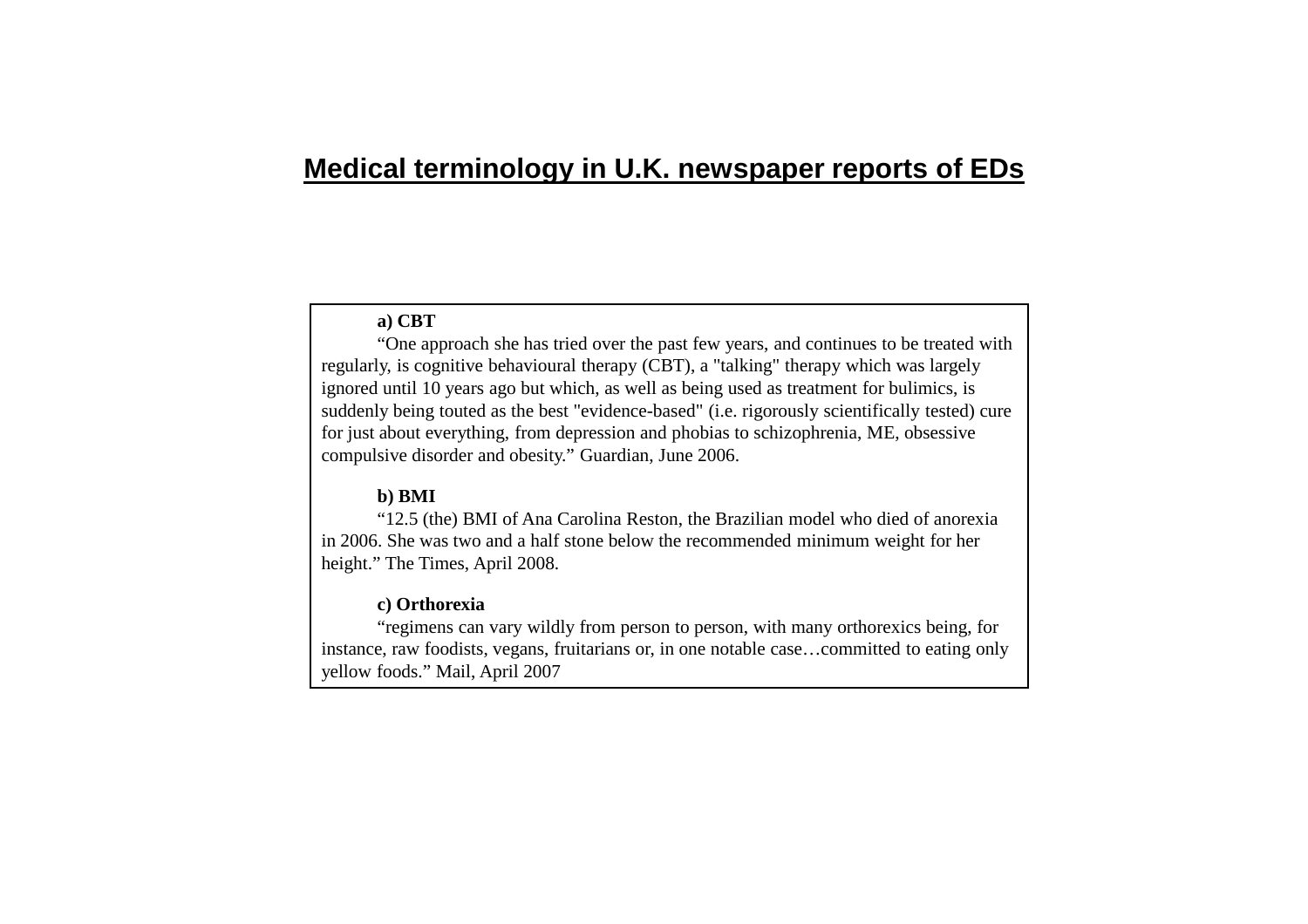### **Investigation 3: popular and serious newspapers**

Articles 2001-2008

'anore!' OR 'bulim!' OR 'eating disorder'

a. *Serious* (Times, Telegraph and Guardian, Independent (524 articles). b. *Popular* (Sun and Mirror; 519 articles).

Wordsmith Tools to track terms related to:

- Aetiology
- Clinical complications
- Treatment
- Other terms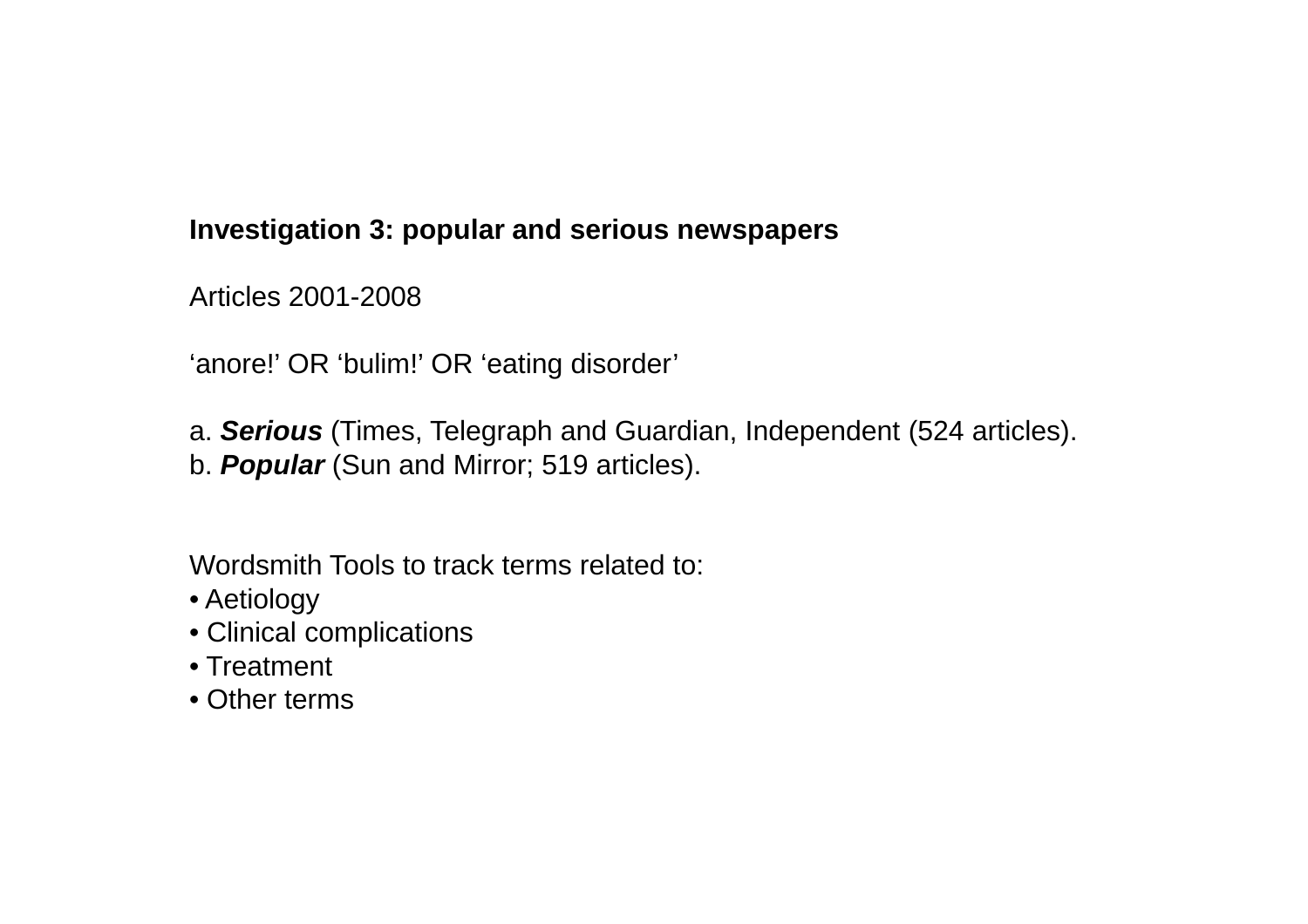# Frequency\* of common words, by type of newspaper: 2001-2008.

| Words                                                                                                                                                            | Popular<br>press | Serious<br>press | Significance<br>(Based on log-<br>likelihood) |
|------------------------------------------------------------------------------------------------------------------------------------------------------------------|------------------|------------------|-----------------------------------------------|
| Aetiology ('abuse'; 'parental'; 'pressure';<br>expectations'; 'self-esteem'; [media /<br>celebrity] 'influen!')                                                  | 2.3              | 1.7              | n.s.                                          |
| 'gene!'                                                                                                                                                          | 0.2              | 0.9              | p<0.0001                                      |
| 'research'                                                                                                                                                       | 2.9              | 7.5              | p<0.0001                                      |
| <b>Clinical complications</b><br>('periods'; 'menstru!' 'thyroid/xine'; 'hair';<br>'anaemia/c'; 'heart'; 'osteoporosis/tic';<br>'bone/s'; 'brittle'; 'kidney/s') | 21.2             | 11.8             | p<0.0001                                      |
| <b>Treatment</b> ('Cognitive behavioural<br>therapy' or 'CBT'; 'psych!'; 'rehab';<br>'clinic')                                                                   | 2.9              | 3.5              | n.s.                                          |
| hospital' (ised/s)                                                                                                                                               | 10.9             | 5.8              | p<0.0001                                      |
| <b>Fashion industry and regulation</b><br>('fashion'; (fashion/ modelling) 'industry';<br>'catwalk!'; 'model!' 'ban/ned')                                        | 13.6             | 42.6             | p<0.0001                                      |
| <b>Internet words</b><br>('Pro-ana/mia'; 'web/site')                                                                                                             | 1.6              | 3.1              | p<0.0001                                      |
| <b>Celebrity</b><br>'Diana'                                                                                                                                      | 2.2              | 1.0              | p<0.0001                                      |
| Total words                                                                                                                                                      | 357,537          | 496,694          |                                               |

\*per 10,000 words.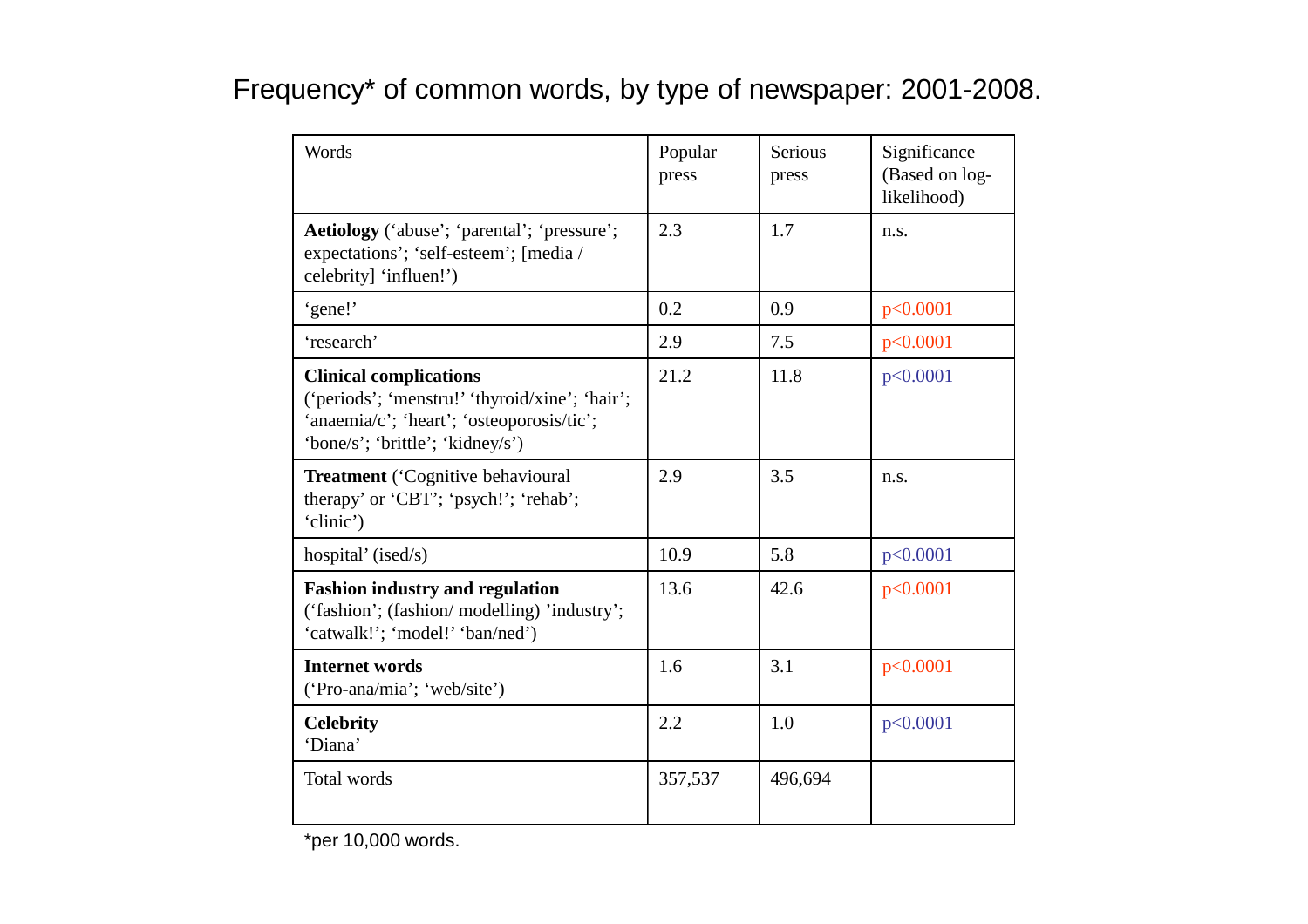Personal profiles occur more in popular papers, and provide opportunities to portray clinical complications and hospital treatment episodes

### **'hospital'**

*Popular coverage:* usually in personal stories: 'rushed into hospital', '[went] in and out of hospital' *Serious coverage:* 37% or mentions are names of institutions such as 'St George's Hospital', 'The Priory Hospital', 'Great Ormond St Hospital' and 'The Maudsley Hospital' (only 7% in popular coverage)

**Popular:** 61% of articles in investigation 1 contained personal profiles *Serious:* 47%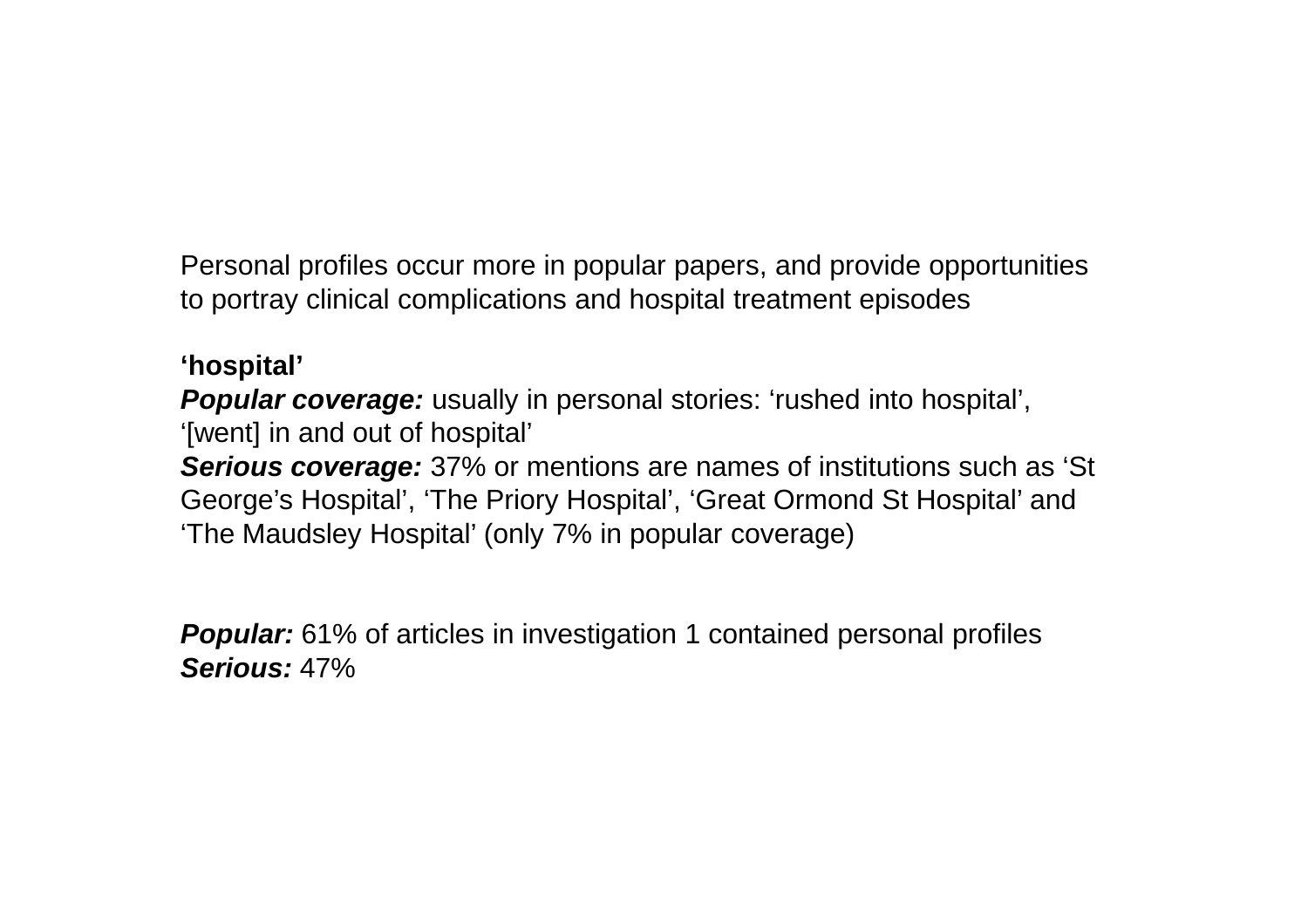### **Aetiology**

POPULAR: "Healthier-looking girls will be a better image for the many young women who develop eating disorders, influenced by images of skeletal models." Sun, July 2007.

POPULAR: "Dear Deidre, I'm a 21-year-old girl…I force food into my mouth even when I feel I can eat no more. I live with my parents and they stop me eating outside meal times but I find excuses to go out and buy food. DEIDRE SAYS: ... Though you are an adult, your parents seem to be running your life –or trying to. The emotional battle is really for your independence." Sun, November 2003

### **Genetics**

SERIOUS: "Both sets of results point to a strong genetic component to anorexia and bulimia and an underlying biological reason why some girls are more prone to developing eating disorders than others." Independent, March 2001.

### **Research**

SERIOUS: "More than 500 teenagers took part in the study, carried out by the Centre of Appearance Research at the University of the West of England. The study assessed pressure from parents, siblings, friends and the media to be thin." Independent, May 2006

#### **Clinical complications**

POPULAR: "Looking in the mirror, I saw a skeletal mess. I had so little body fat it was uncomfortable to sit or even lie down. My periods had stopped and I was so cold, I needed to layer on jumpers, socks and even a hot-water bottle." Mirror, November 2007.

POPULAR: "I was told I had ruined my chances of having children. And I was now too weak to hold down my job. There was nothing going for me…I was sent for psychiatric treatment. I just couldn't seem to conquer this at all. The acid from persistent vomiting rotted my teeth. I stopped socialising. My entire life revolved around food and my revulsion to it." Sun, February 2005

### **Treatment**

SERIOUS: "Ulrike Schmidt, consultant psychiatrist at the Maudsley Hospital and Professor of Eating Disorders at the Institute of Psychiatry at King's College London, said: "In five years we hope to have new treatments for anorexia that make a lasting and positive difference to sufferers and their families." Times, April 2007.